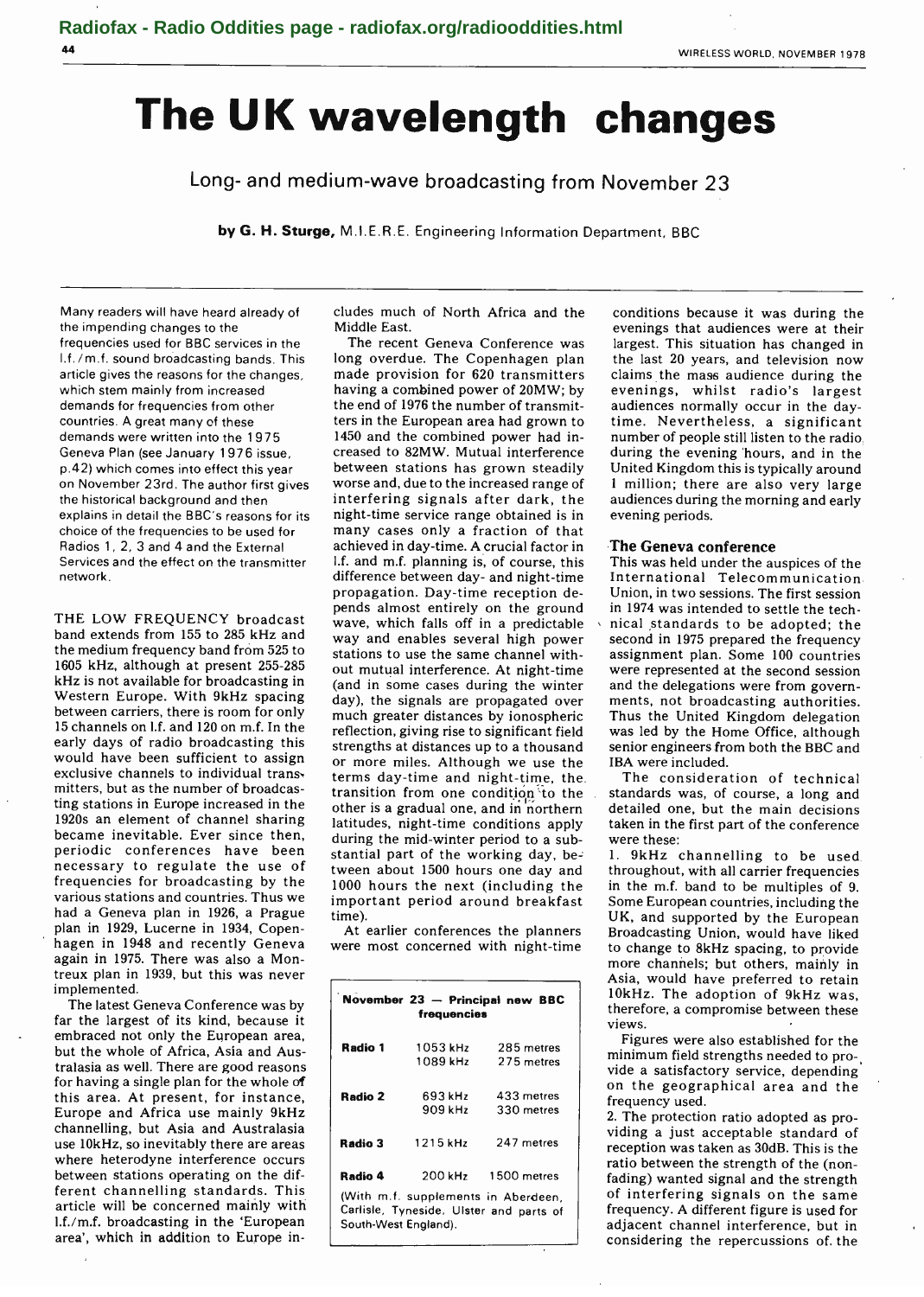WIRELESS WORLD, NOVEMBER 1978

Geneva conference, this is not a major factor.

Countries were asked to submit, in advance of the 1975 session, a list of their estimated needs to cover the period from 1978 to 1989, with details of frequencies, transmitter sites and powers.

In the early post-war years the UK already had a well developed broadcasting service, and at the time of the Copenhagen conference in 1948 enjoyed a rather privileged position in European broadcasting. The situation was quite different for many of the other states represented at the Geneva conference; in 1948 they were either not in existence or else had only a rudimentary broadcasting system. It was, therefore, to be expected that these countries would submit quite legitimate claims for increased frequency assignments. For the UK, however, the Home Office decided only to submit claims for those frequencies and power levels which are already available to the UK, together with a modest claim for additional low power assignments to allow for some future development of local radio.

At the 1975 session the proposals which had been submitted by the different countries were listed so that a study could be made of all the incompatibilities, that is to say, instances where one transmitter could be expected to create an unacceptable level of interference in the service area of another. A large computer programme was used to provide an estimate of the minimum usable night -time field strength, for every transmitter, i.e., the field strength which would be needed in order to provide a 30dB margin over the sum of the interfering co-channel signals. In the absence of interfering signals, a field strength of 1 or 2 mV /m may be quite adequate for satisfactory reception. In the presence of night -time interference, a much greater field-<br>strength  $-$  say 20 or 30 mV/m  $-$  may be needed to provide the 30dB margin. Thus the effective coverage obtained from any transmitter is usually much less at night-time than during the day. Some, but by no means all, of the most obvious incompatibilities were resolved by direct negotiation between the two countries concerned. Nevertheless, it<br>had to be accepted that, with the considerable increase in both the number and power of transmitters, there would inevitably be an increase in the usable field strength values in many cases,

Radio 2 distribution. -The map shows which frequency is most likely to provide satisfactory reception in any particular area. Although a signal should normally be audible in the day -time, the areas of satisfactory reception at night -time will be much more limited than those shown.

leading to a reduction in night-time

coverage.<br>In the final outcome most of the original submissions were written into the plan, and many countries were therefore able to obtain a considerably increased number of frequencies; to what extent these will actually bè taken up, time alone will show. In the European area, the plan includes some 2700 'transmitters, with a total power of 214MW, an increase of almost 2:1 in the number of transmitters, and almost 3:1 in total power, over the 1976 situation.

So far as the United Kingdom is con-

cerned, all of its existing frequencies, including 13 high power m.fs and one high power l.f. were retained, most of the m.fs with a change of just 1kHz, to conform to the new channelling plan. The United Kingdom also gained the right to use an additional  $1.f.$  channel  $-$ 227kHz - at medium power, although this is shared with a 2MW transmitter at Warsaw. Some additional low power assignments were also obtained, to provide for the future development of local radio. There are of course, no exclusive frequencies in the new plan, and many of the usable field strength figures for

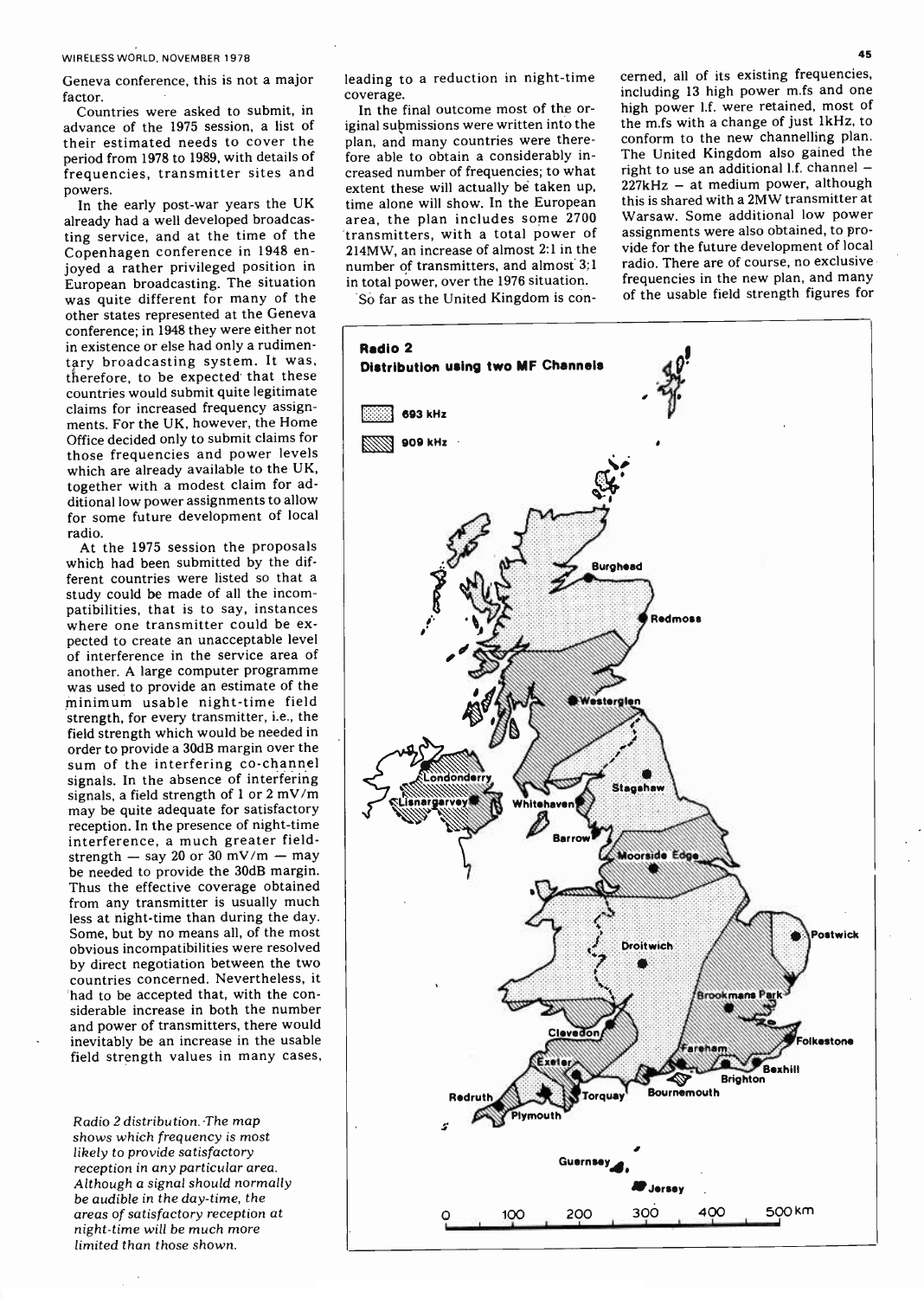night -time are appreciably higher than at present. They range from about 8mV /m at best to over 100mV /m in the worst case, the average being around  $20mV/m$ . The inevitable result is that since its inception only one m.f. channel when the new plan is fully implemented, and no v.h.f.  $-$  apart from the limited when the new plan is fully implemented, most transmitter service areas will shrink quite drastically at night -time, as compared to the day -time situation, and many listeners will suffer from increased interference to their m.f. reception.

The UK channels on which high power is permitted are shown below, together with the programme services for which they have been used until November 1978:

| Frequency<br>(kHz)* | Programme<br>service     |
|---------------------|--------------------------|
| 200 (200)           | Radio 2                  |
| 647 (648)           | Radio 3                  |
| 692 (693)           | Radio 4                  |
| 809 (810)           | Radio Scotland           |
| 881 (882)           | <b>Radio Wales</b>       |
| 908 (909)           | Radio 4                  |
| 1052 (1053) Radio 4 |                          |
| 1088 (1089)         | <b>External Services</b> |
| 1151 (1152)         | Independent              |
|                     | Local Radio              |
| 1214 (1215)         | Radio 1                  |
| 1295 (1296)         | <b>External Services</b> |
| 1340 (1341)         | Radio Ulster             |
| 1457 (1458)         | <b>BBC Local Radio</b>   |
| 1546 (1548)         | BBC and                  |
|                     | Independent              |
|                     | Local Radio              |
|                     |                          |

\*Frequencies after Nov. 23, 1978 shown in brackets

For the BBC it was necessary to consider very carefully its future plans for  $-$  to provide the coverage required for 1.f./m.f. broadcasting. It would have been possible to leave the main networks substantially as they were; but this could have led to a reduction in coverage at night-time, affecting most services, but especially serious in the case of Radio 3. It was therefore decided<br>to study the possibility of devising a better way of using the frequencies available, in order to overcome the increased interference so far as possible, and also to take account of certain changes which the BBC had considered desirable for some years.

Firstly, Radio 4. In the last few years we have seen the development of local radio in England, and national services in Scotland, Wales and Northern Ireland, known as Radio Scotland, Radio Wales, and Radio Ulster respectively, each including an increasing proportion of locally produced programmes. At the same time Radio 4 has developed as the BBC's main channel for news and information, leading to the concept of a Radio 4 national UK service, which could provide an alternative both to local radio in England, and to Radio Scotland, Radio Wales and Radio Ulster in those countries. The most satisfactory way of realising this concept is to transfer Radio 4 to I.f., with additional transmitters in Scotland to extend the existing coverage on long-wave.

Secondly, it is hoped to improve the coverage of Radio 1. This is one of the most popular services, yet it has had since its inception only one m.f. channel burgh, Glasgow, Dundee and Aberdeen.<br>and no v.h.f.  $-$  apart from the limited To check the interference situation, a use of the Radio 2 v.h.f. network. It is not, unfortunately, possible to provide complete coverage with only one medium frequency, even in the daytime. As an additional v.h.f. network is not practicable at present, two medium frequencies will be used for Radio 1, which will enable a substantial improvement to be made to both the day- and the night-time coverage.

The night-time interference level on 648kHz can be expected to increase very considerably in the new plan, and the value of this frequency for Radio <sup>3</sup> would, therefore, be much reduced. It is, however, a valuable frequency, which External Services, using high power and mainly day-time service to much of northern Europe. This frequency was which will be used for Radio 1.

The existing frequencies for Radio Scotland, Radio Wales and Radio Ulster will remain unchanged, although if all the Geneva plan assignments are taken up it may be necessary to increase the power of some of the transmitters concerned to maintain the night -time coverage. Similarly, the frequencies conseal for local radio  $-$  1458kHz (BBC), m used for local radio  $-$  1458kHz (BBC),<br>1152kHz (ILR) and 1548kHz  $-$  are not affected by the proposed rearrangements. This leaves five frequenarrangements. This leaves five frequen-<br>cies - 693, 909, 1053, 1089 and 1215 kHz T cies — 693, 909, 1053, 1089 and 1215 kHz<br>— to provide the coverage required for the state of the coverage required for Radios 1, 2 and 3. Two will be used for Radio 2 (693 and 909), two for Radio 1 (1053 and 1089) and one for Radio 3 (1215). The final list of BBC high power channels from Nov. 23 therefore, works out as follows:

| Frequency | Programme                |
|-----------|--------------------------|
| (kHz)     | service                  |
| 200       | Radio 4                  |
| 648       | External Services        |
| 693       | Radio 2                  |
| 810       | Radio Scotland           |
| 882       | Radio Wales              |
| 909       | Radio 2                  |
| 1053      | Radio 1                  |
| 1089      | Radio 1                  |
| 1215      | Radio 3                  |
| 1341      | Radio Ulster             |
| 1296      | <b>External Services</b> |
| 1458      | Local Radio (BBC)        |

Programme services in italics represent a change of use.

The only major change which has been found necessary to the original plan concerns the use of 227kHz. It was intended to use this frequency for Radio 4 in Central Scotland, as well as 200kHz at Droitwich in the Midlands and Burghead in the North of Scotland. It was always recognised that inter-

can be used more effectively by the transmitters (Droitwich, Westerglen External Services, using high power and and Burghead) on 200kHz. On this therefore exchanged for 1089kHz, advantage of using two different which will be used for Radio 1. The equencies is lost. With a single ference from Warsaw, also on 227kHz, would be a problem under night-time conditions, and small m.f. transmitters were, therefore, proposed for Edinburgh, Glasgow, Dundee and Aberdeen. series of measurements were made during 1976/77, and these showed that the CCIR propagation curves which had been used in planning the use of 227kHz were not valid for this particular path, particularly for day -time conditions in winter. It was found that the Warsaw signals were appreciably stronger than expected, and as a result the service area achieved with 227kHz would have been extremely restricted, except during the day -time in the summer. This would not be an acceptable situation and further studies showed that much better overall coverage could be achieved by synchronising all three transmitters (Droitwich, Westerglen channel much lower field -strengths can be used, so a greater night-time coverage is possible; but, of course, the advantage of using two different frequency, an area of unsatisfactory reception is created between adjacent transmitters in those areas where the field strengths from two transmitters are similar.

> In the case of 200kHz, these areas will fall across the border country and the central Highlands of Scotland. The main population centres which could be affected are Aberdeen, Carlisle and Newcastle, and low power m.f. transmitters will be provided for those places. To reduce the effect of interaction between geographically adjacent transmissions, the 200kHz carriers will be phase locked and the timing of the that the total delay over the two paths will be as nearly equal as possible. In many places within these so called 'mush' areas, it will be possible to use the directional properties of ferrite rod aerials to favour one transmission relative to the other, and therefore improve the standard of reception. With the use of 200kHz . at Westerglen, the provision of m.f. transmitters at Glasgow, Edinburgh and Dundee became unnecessary.

It should be noted that each of the networks to be used is a completley new one, except for that of 1214/1215kHz, which will be transferred almost unchanged form Radio 1 to Radio 3. The total numbers of transmitters and the total powers are as follows:

| Service No. of No. of | trans. freq. |            | <b>Total output</b><br>power (kW) |
|-----------------------|--------------|------------|-----------------------------------|
| Radio 1               | 24           | 2          | 759                               |
| Radio 2               | 24           | 2          | 625                               |
| Radio 3               | 18           | $1*$       | 271                               |
| Radio 4               | 13           | power m.f. | $11.f. + 81ow$<br>-522            |

\*Plus one or two very low -power transmitters on 1197kHz.